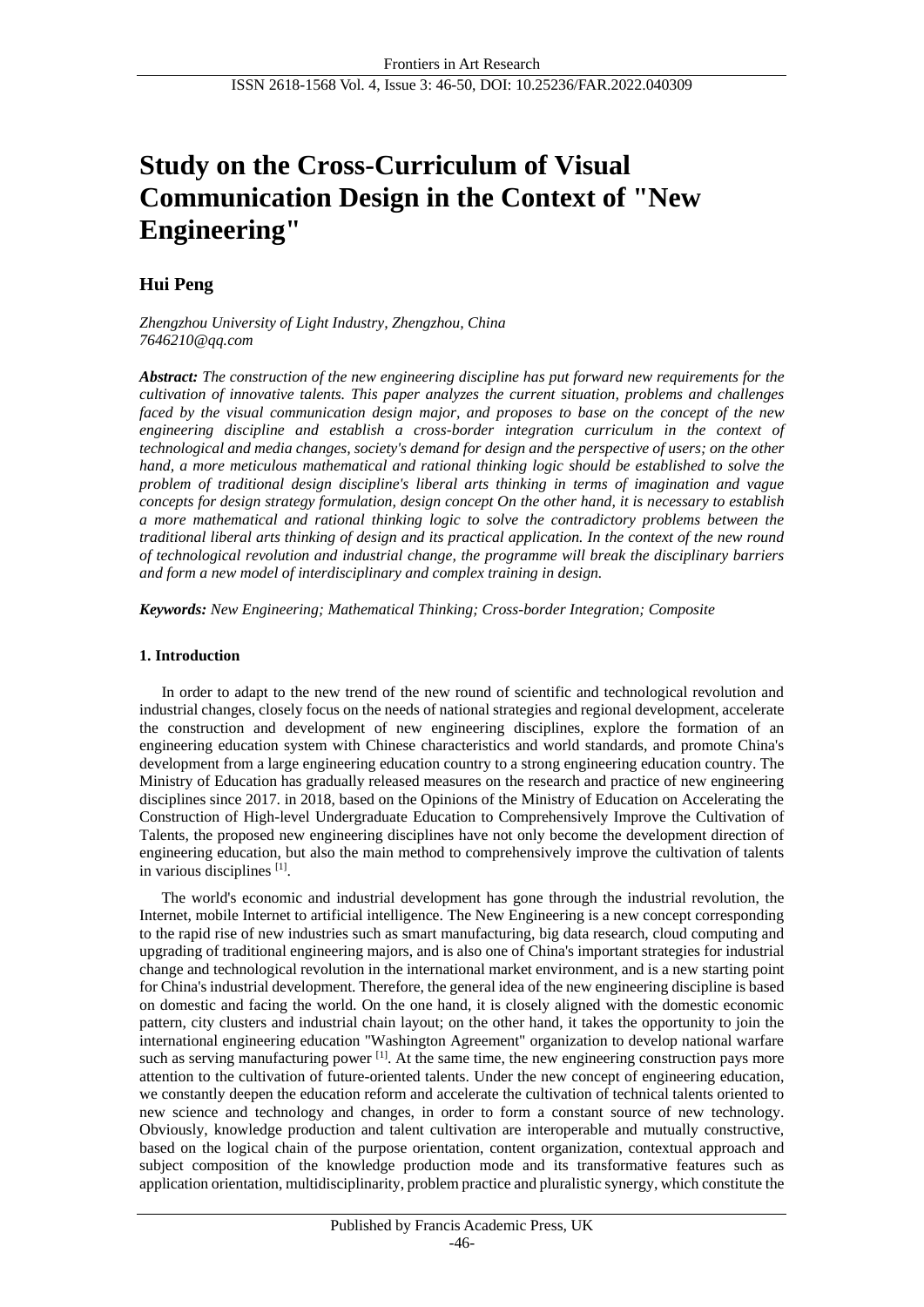new requirements of the talent cultivation mode <sup>[2]</sup>. Since its inception, the study of design has been centred on "problem solving" [3]. In the context of technology, the object of problem solving has changed from visible objects to invisible 'experiences', 'architectures' and 'services', which has led to an increasingly broad range of problems and a blurring of the boundaries of design. This has also led to an increasingly broad range of design issues, a blurring of the boundaries of design, and a gradual increase in the cross-border integration of design disciplines, as well as an evolution towards a more scientific and integrated interdisciplinary training of design professionals.

## **2. Ideas for the Construction of Visual Communication Design Major Based on "New Engineering"**

#### *2.1. A Fissionable, Derivative Teaching Philosophy*

According to the new requirements of the "New Engineering" for the education reform of higher education and professional technical education in China, the teaching of some existing professional courses can no longer meet the requirements of cultivating talents under the background of the New Engineering [4]. In particular, the key tasks and initiatives of the reform put forward some new directions to carry out in-depth new practical research, strengthen the close connection between disciplines and practice; establish new concepts of engineering education, innovate new modes of education and teaching organization; improve the innovation and entrepreneurship education system, promote the close integration of innovation and entrepreneurship education with professional education, focus on cultivating students' design thinking, engineering thinking, critical thinking and digital thinking, and enhance innovation spirit, entrepreneurial consciousness and innovation and entrepreneurial ability $[1]$ .

The alternation of computer technology and media platforms has driven the rapid development of the level of visual communication design. Whether in the form of visible communication of information such as commodity circulation, market economy, brand communication, poster propaganda or in the field of implicit communication of content such as social organisations and service structures, the expression and communication of visual media such as text, graphics and colour have all produced changes. On the one hand, there has been a change in traditional technology and media. From inked paper media to electronic display media, from static text to multi-sensory, all-round reading of graphics such as sight, sound and touch, the way in which information is disseminated has changed. Not only has it broken the traditional era, the problem of a single mode of information, but it has also provided more channels for the audience, thus enhancing the efficiency of information conveyance. At the same time, the update of the algorithm mechanism has pushed the media platform to achieve the timeliness, prominence and interest of information as well as accuracy and personalisation. This has greatly increased the aesthetic awareness and value standards of the audience. On the other hand, there has been a shift in the design orientation of design interventions in social issues. People have begun to think consciously about the object of design, to explore the process of its realisation through a deeper understanding of the 'design products' of everyday life, and to discover the deeper meaning and value of design. As a result, design is no longer limited to 'design', but has become an energy to intervene in social issues and solve them, thus leading to a new 'design vision'. The result of visual design is not only a short-lived means of propaganda and communication, but also a deeper involvement in social issues, providing new and effective solutions to process and result-oriented problems. Therefore, the training model of visual communication design should also follow the changes in technology and the social environment in terms of the criteria for the demand of talents, and constantly evolve and create new integrated courses.

#### *2.2. Cross-Curricular Curriculum*

In 1970, Jantsch-E proposed the concept of "supra-disciplinarity", which he believed should promote the cultivation of supra-disciplinary talents, in order to promote problem-oriented education instead of discipline-centered education [5]. At present, many universities in China have attempted to develop their own ideas and propositions on social, technological, systemic, ethical and ecological issues based on the principles of graphic design. A number of cross-border crossover courses are offered at the undergraduate and postgraduate levels. The visual communication design department of Tongji University College of Design and Innovation offers courses in dynamics and media, information and communication, interaction and systems, and sustainable design concepts; the visual communication design department of the Central Academy of Fine Arts offers courses in interactive design and spatial design; the visual communication design department of Jiangnan University School of Design offers comprehensive courses in user research and design definition, integrated innovative design, and incorporates sustainable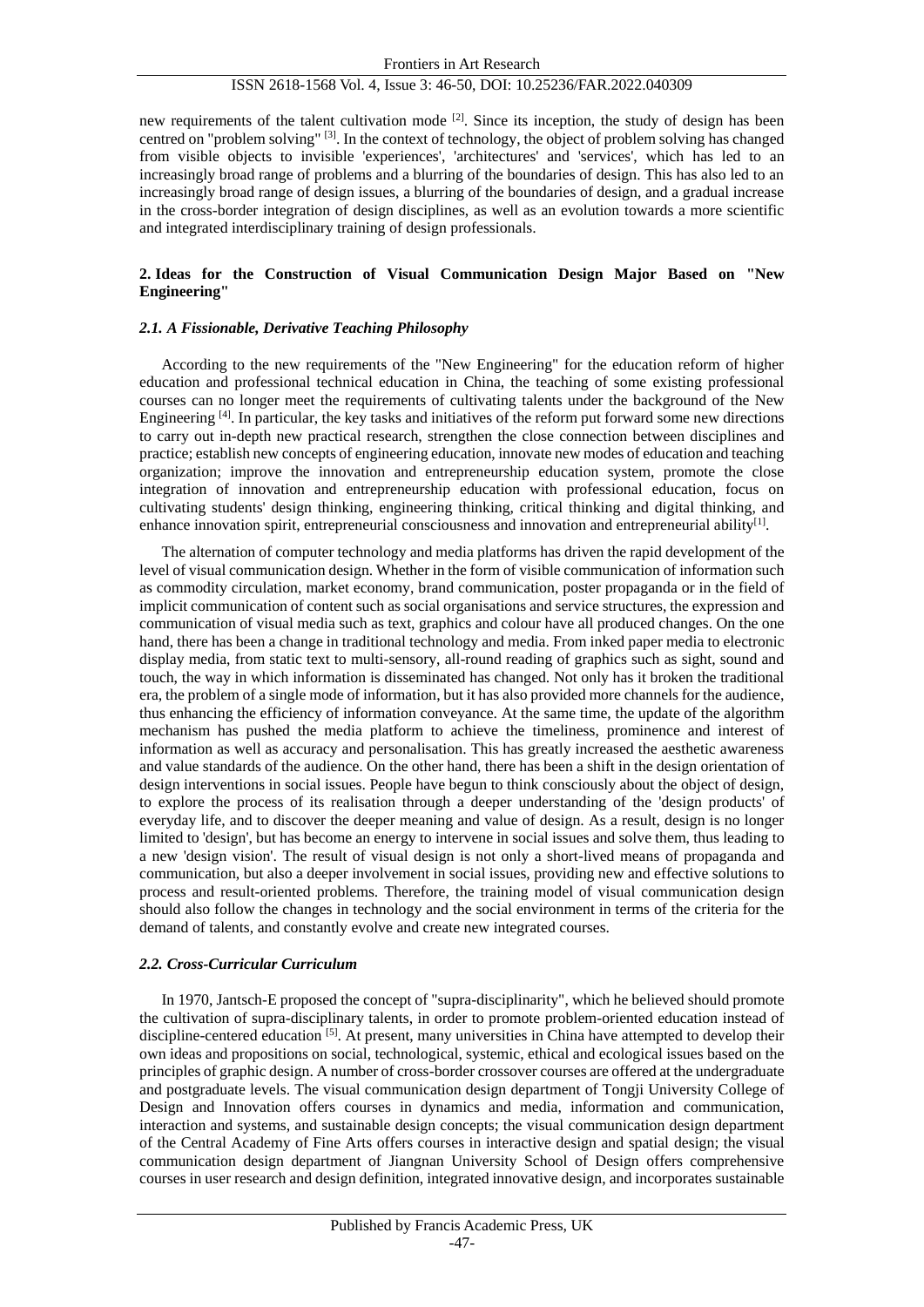concepts into information organisation and creative design, placing emphasis on students' understanding of anthropology, the concept of survival and development based on the concept of sustainability. Many schools abroad also integrate visual design with architecture, environment and materials across borders to carry out relevant research.

In the global context of the Internet, new information media and experience economy, the Visual Communication Design major at Zhengzhou University of Light Industry focuses on the multidimensional connection and integration of technology and art, tradition and modernity, information and interaction based on the background of traditional visual culture, and is dedicated to the exploration of innovative design of visual culture, innovative design possibilities in new media, comprehensive design and cross-border issues, emphasizing the cross-fertilization of multiple professional fields. The programme emphasises the cross-fertilisation of multiple disciplines. New Media Studies and Sustainable Design Studies are offered at the undergraduate level. The two courses are back-to-back, progressively transitioning from the media presentation of information to a focus on social issues. Through the decomposition and practice of new media, New Media Studies enables students to master the language of multiple visual media, to enhance their ability to systematise from concept extraction and transformation to the presentation of multiple media, and to design diverse cross-border works with new means of visual media in a multimodal and multi-dimensional manner. The Sustainable Design course is based on a broader perspective, exploring the value and responsibility of design in the context of the information age, considering the relationship between modern design and the sustainable development of mankind, forming a correlation between design and society, design and culture, design and art, and design and people, looking at the creation of comprehensive propositions such as natural ecology, social responsibility, and cultural heritage from an individual micro perspective, and constantly expanding into new areas. He also focuses on new trends at the forefront of design.

At the same time, in a problem- and practice-oriented design methodology, the boundaries of a designer's knowledge need to be constantly expanded. The introduction of cross-border courses also means that the traditional teaching mindset of a single, vertical approach to teaching is no longer applicable to the new curriculum, and both the teaching philosophy and the teaching methods need to be transformed. How to get rid of the inherent mindset in cross-border courses and address the issues related to the relationship between art and technology is a question worthy of research and exploration.

## **3. Teaching Reform Based on the "New Engineering"**

## *3.1. Ideas & Methods*

In the midst of the new social changes, it is a new concept of design education in the context of "New Engineering" to promote the reform of cross-border talent training mode with sustainable competitiveness by combining new industries and new technologies [6]. The new teaching system is constructed through new teaching contents, which is mainly reflected in the following points. Firstly, the content of the course is more extensive than before. The concept of sustainability includes not only environmental and resource sustainability, but also social and cultural sustainability, so as to achieve the three effects of environmental sustainability, social sustainability and economic sustainability. Therefore, sustainable design in visual communication design should focus more on how visuals can identify and solve social and cultural problems, and be able to break through the 'flat thinking' cognitive limitations of previous courses and transition from specific design methods to a balanced consideration of economic, environmental, ethical and social issues. For example, how visual design can help to address ageing issues; how visual methods can respond to online education; the ethical aspects of positive communication of information; and user research that is closely related to the target audience of information dissemination. Secondly, the design approach is more multidimensional. Facing the integration of cross-curricular courses, teachers should explore and research teaching methods. Sustainable design research covers a wider range of topics and requires fieldwork, practical research, questionnaire design, statistical analysis and the creation of some analytical models for more detailed qualitative and quantitative analysis according to the research content.

## *3.2. Approaches & measures*

Tongji University's sustainable design theory course, in collaboration with Tencent Hootsuite Social Value Research Centre and Robleth, provides new academic theories and technical support, and takes the action plan of carbon emission peaking by 2030 proposed in the State Council government work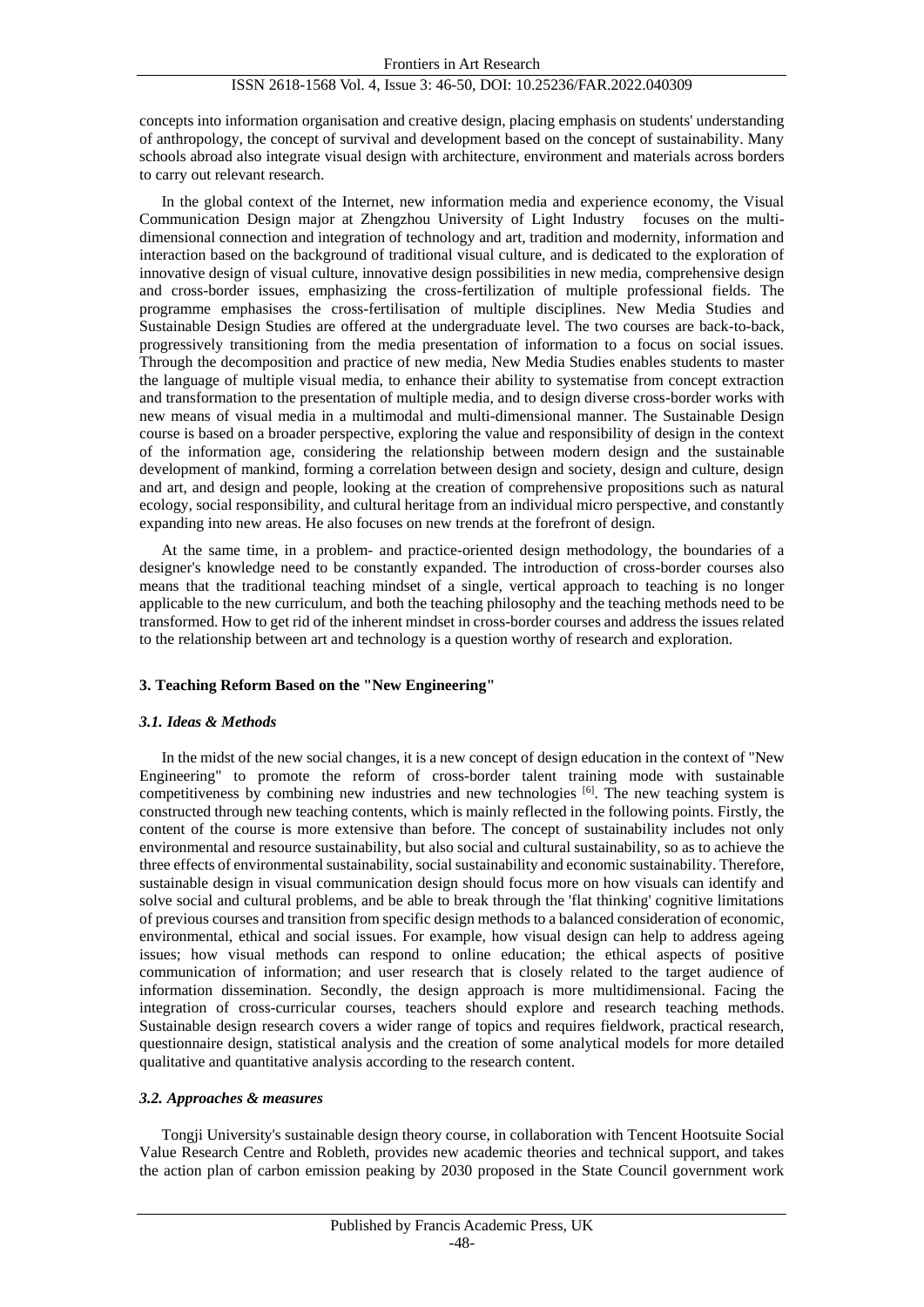report on March 5, 2021 as the background.

The sustainable design research course at Zhengzhou University of Light Industry is divided into three main stages: theoretical teaching, data research and design practice. The first is a theoretical learning method that focuses on the focus problem and understands the intersection theory in reverse. According to the characteristics of the course and the needs of the "New Engineering" for the cultivation of students' practical skills, the course aims to collect relevant cases for the cross-disciplinary, theoretical and abstract knowledge points, and to sort out the concepts in the analysis of practical cases in the "reverse" direction. Students will be guided to develop a sustainable orientation towards the use of visual design methods to face the focal points of social and cultural development, and to establish a sustainable orientation towards socially innovative design based on visual design perspectives across borders. The content of the course is streamlined and optimised to include basic concepts, core theories and directions of evolution and change, with the definition of sustainable goals and scope and the role of visual design methods as key elements. Secondly, the "new practicality" of the "new engineering" focuses on the relevance of teaching projects to practice, emphasising the focus on social hotspots, key issues and sustainable development issues at the early stages of research, and establishing the concept of solving real-life problems through design. Students are encouraged to develop the core values of their chosen topic through scenario observation, fieldwork findings, user research and comparative analysis after initially establishing the scope of their research. At the same time, different solution strategies should be proposed based on a large collection of relevant solutions and inductive analysis; on the other hand, hierarchical objectives with different focuses should be established, gradually converging into a threedimensional and more relevant research framework from different viewpoints, such as public, corporate, designer and user, as well as design values, design themes, design implementation and design summaries. Especially important is the re-examination of the significance of the selected topic in terms of authenticity, urgency, feasibility of design intervention and foresight, the positioning and grading through the decomposition of data from statistical analysis, the imagination of creative thinking and vague concepts more precisely aligned with the actual problem, thus solving the real problem and increasing the design value in the later design process. Ultimately, in the design practice stage, the driving force of rational thinking awareness on scenarios, needs, users and problem focus is emphasised. Based on the threedimensional layered design framework, in the three stages of initial discovery, mid-term optimisation and end retrospection, design themes on different directions such as behaviour, gender, education, transportation, travel and health are formed through an integrated approach of visual information, visual modelling and visual media. Not only does it change the previous perceptual inertia of analysis, but it also develops interdisciplinary design awareness, mathematical design methods, and rigorous logic in the analytical methods of statistics, psychology and other disciplines, cultivating new design thinking, engineering thinking, critical thinking and digital thinking in students.

## **4. Conclusion**

In the context of the "New Engineering", new discussions on the evolution and reform of different disciplinary education models have begun, and frontline educators are also deepening their understanding of the guiding ideology, teaching system, cultivation paths, practice methods, as well as curriculum, teaching objectives and teaching methods of the design education discipline in the process of accumulation and accumulation, constantly incorporating new ideas and methods in the innovation of design boundaries and design purposes. The new challenges faced by higher education institutions The new challenges faced by higher education institutions are divided into several different situations. The first is for design majors in art schools, how to develop a rational sense of thinking and discernment in a strong aesthetic atmosphere and sensual creative thinking, to promote design practice in a better aesthetic appreciation and creative ability, and to be able to transform it into a practical project with a high level of aesthetic value. Secondly, design majors in liberal arts colleges should dare to break through the liberal arts attributes of design and change their thinking to form new disciplinary strengths. Through interdisciplinary courses, we can establish a link between theory and practice, and guide the building of a sense of innovation in the context of rigorous rational and logical thinking. Comprehensive universities, on the other hand, can give full play to the characteristics of multiple disciplines, break down disciplinary barriers, make full use of the advantages of engineering disciplines, and jointly promote the reform of design education and teaching, establish a path for the cultivation of innovative talents with the synergy of mathematical and scientific thinking and perceptual awareness, and form a new model for the cultivation of innovative talents.

In today's world of advancing technological revolution and industrial change, the integration of multiple cultures and individualised user needs, design purposes, roles and values are full of diversity,